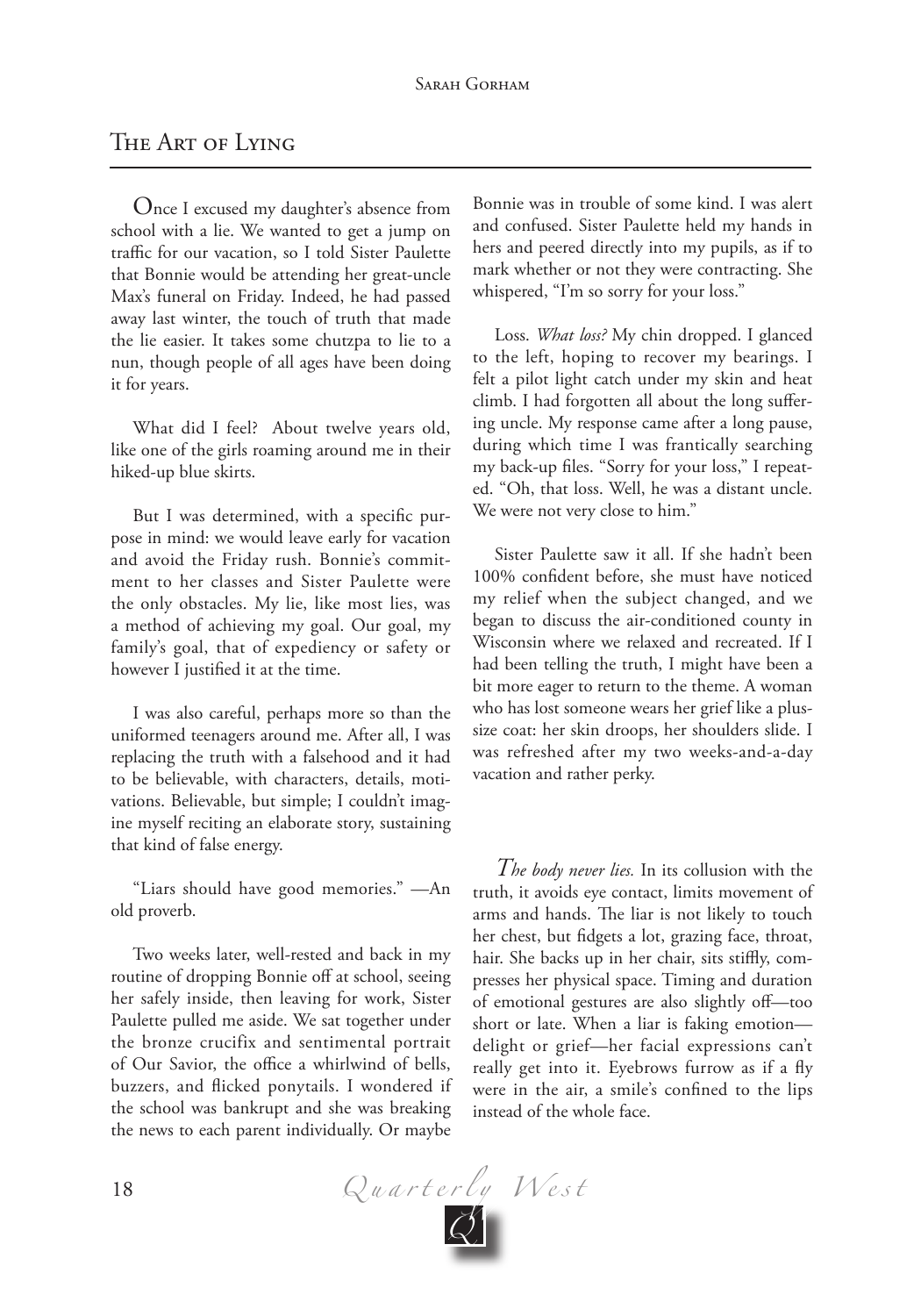Aphasics who have lost the ability to speak or understand language quickly develop an acute sensitivity to physical gesture. They are among the best lie detectors, notes Nancy L. Etcoff, and others, in *Nature* magazine. They pick up all their clues from watching a liar move, rather than listening to her speech.

My mother too was gifted with an unusually keen social intelligence, her "shit detector," as she called it. She never trusted John Erlichman or Gordon Liddy *before* the Watergate scandal broke. Though Lutheran by baptism, she had a Jewish impatience with niceties, euphemisms, whitewashing, and could see from a mile away whether someone was lying to her.

This made my adolescence difficult. To honor my curfew, I went to bed at eleven, locked my door, climbed onto a chair under the window, cranked the handle, squeezed through, and dropped to the begonias below. Then I'd walk briskly to the bridge by Mohegan and Goldsboro where my boyfriend stood smoking under haloed streetlights. Night after night after night, our relationship secretly bloomed.

Weeding the side yard one hot afternoon, my mother spotted the crushed flowers. I blurted out an explanation: *It must have been those dogs. A whole pack of them. Look what they've done!*  We both knew the real story. To my mother, it wasn't worth the fight, so nothing surfaced, little changed, except perhaps my avoidance of her begonias when I leapt into the steamy dark.

In common use from the fourteenth all the way up to the seventeenth century was the adjective *gull*, of Germanic origin, which meant "yellow or pale." The noun *gull* referred to "an unfledged bird, especially a gosling." A young, inexperienced bird, pale and yellow, might be easily deceived. From this comes the word *gullible*.

Though pale, Sister Paulette was no fledg-

ling bird, sparrow, nor goose. Neither was my mother.

". . . Kindness should override truth." —Samuel Butler

I don't think my parents ever lied to me. No, I take it back. The worst I remember is a kind of imprecision. When asked about the results of my IQ test, she responded "Oh, somewhere between mine and your father's." I could tell, in the name of tenderness, she allowed herself a white lie, a clean cloth over a knotty table. I was satisfied with her answer and sat like a sparrow, safe between my parents on the swaying intelligence wire.

The truth is often too hurtful, terrifying, unpleasant, mundane, or confusing to deal with. It begs embellishment. As a consequence, in varying degrees, for multiple reasons lying is an essential element of social interaction. Here are seven points on a possibly infinite list of examples:

• Joni Mitchell doesn't wear make-up: "Not really . . . a little blush, concealer, a dash of mascara, a little color on the lips. And that's it." Joni wants us to think her beauty is effortless. The *Times* calls this "make-up denial."

• My cousin suffered a bone infection that left her with a broad scar the color of masking tape on her shin. I stared and stared as children do, and when she noticed, I mustered terrific concern for the antique toy chest she was sitting on. *It might break with all that weight.*

• Please do not call them McMansions. They are *luxury estates*, a phrase that conjures up Versailles, Fontainebleau, Kensington Gardens in the shade-dappled, rolling hills of England or France. For a mere \$5 or 6 million, you too

*W Q u a r t e r l y W e s t* 19

 $\overline{\mathcal{P}}$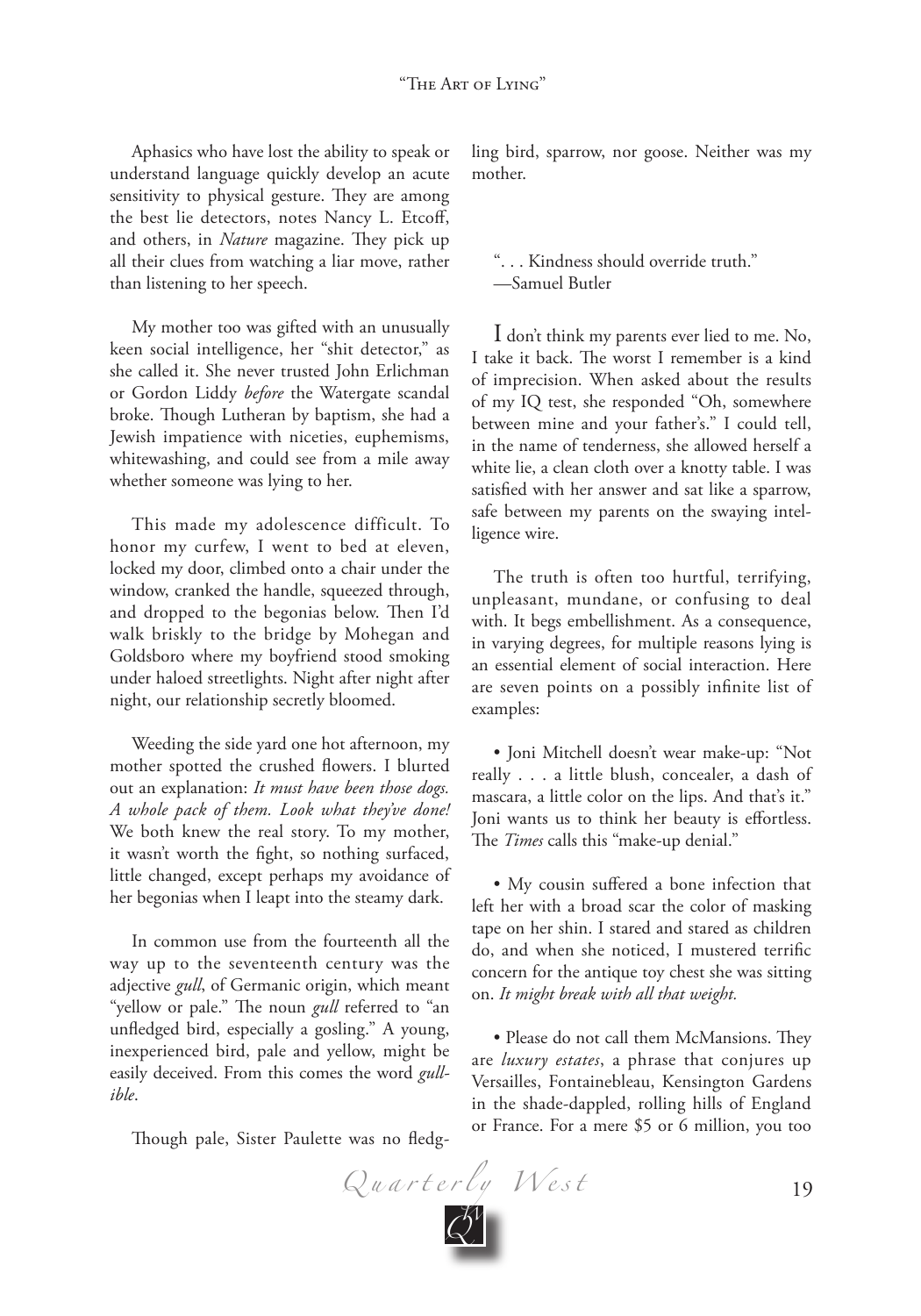can be a count, lord and lady, prince or princess from a long line of blue bloods.

• One summer in Maine, remembering a phrase I'd read somewhere, I pronounced, "The novel is nearing extinction." Smart enough to see this was a provocative idea, I assumed I could call it my own and leave it at that. Across the huge walnut table, my brother-in-law Karl perked up and asked me to elaborate. But I hadn't read any further, so the conversation fell over a cliff.

• The director promises to get you started in the very next play, scheduled for spring. When you don't sleep with him, the part never materializes; you can't even get him on the phone.

• "I did not have sexual relations with that woman," said President Clinton. Note his avoidance of the contraction "didn't," his formalizing, distancing himself from Monica Lewinsky. Thousands of teenagers are now "abstaining from sex" by practicing fellatio. This benefits boys in particular, a happy new population of Little Bills.

• Claire Wallace was a chronic prevaricator, clear-faced and calm no matter whom she was lying to. When I met her father, a mean, angular man, his temper ever on low boil, I understood.

A lie is a social tool. We lie to avoid consequences—hurting the feelings of a loved one, embarrassment, a "time-out," failure, impeachment, jail, or sometimes just because it's easier than relaying the complicated truth (I borrowed the sweater from my sister who borrowed it from her roommate who bought it at a thrift shop. Or: Thank you. I don't remember where I got it). We also lie to get something we want, whether it is a fluffier version of our lackluster selves, a longer vacation, membership in some elite intellectual group, or a house in Pacific Palisades.

Even animals will lie. Our hound-dog Emma sleeps on the living room couch; it's her spot, her kingdom. When her sibling Monty hops up there before her, she rushes to the front door to let roll her mellifluous, hound-dog bellow. There is, of course, no intruder. We all know she's faking except Monty, who jumps off the couch to join in the fray. Who can blame him? It's the wolf's cry, the irresistible bugle call of the hunt. He's bewitched, and falls for it every time. As soon as he lands on all fours, Emma stops barking abruptly and leaps onto the couch before Monty knows what hit him.

One could easily point to cases in the animal kingdom where lying is a virtue. Consider the nesting plover who spots a predator and immediately begins an elaborate charade of limping, squealing, dragging, and dipping of one supposedly broken wing towards an adjacent sand dune and away from her brood. Animals dissemble for many of the same reasons we do. Monty's hair rises along his spine and he grows two inches taller. A magnificent frigate bird puffs up its scarlet feathers until its throat is bigger than a bear's heart. Plants too: The mountain laurel's pollen-coated, spring-loaded stamens are painted a bright, alluring pink. From scent and color, the lady slipper creates a tantalizing canoe-shaped trap for bees and spiders.

Rocks and cement do not lie. The very idea is absurd. It appears the lie is a characteristic of *living* things, an extension of Darwinian notions of natural selection. The liar, whether plant or animal, casts a spell for a handful of reasons: to jump-start the reproductive process, protect their young, defend their territory, escape predation, scare or intimidate rivals, or otherwise appear more fit in the world's eye.

 $Q'$ 20 *Q u a r t e r l y W e s t*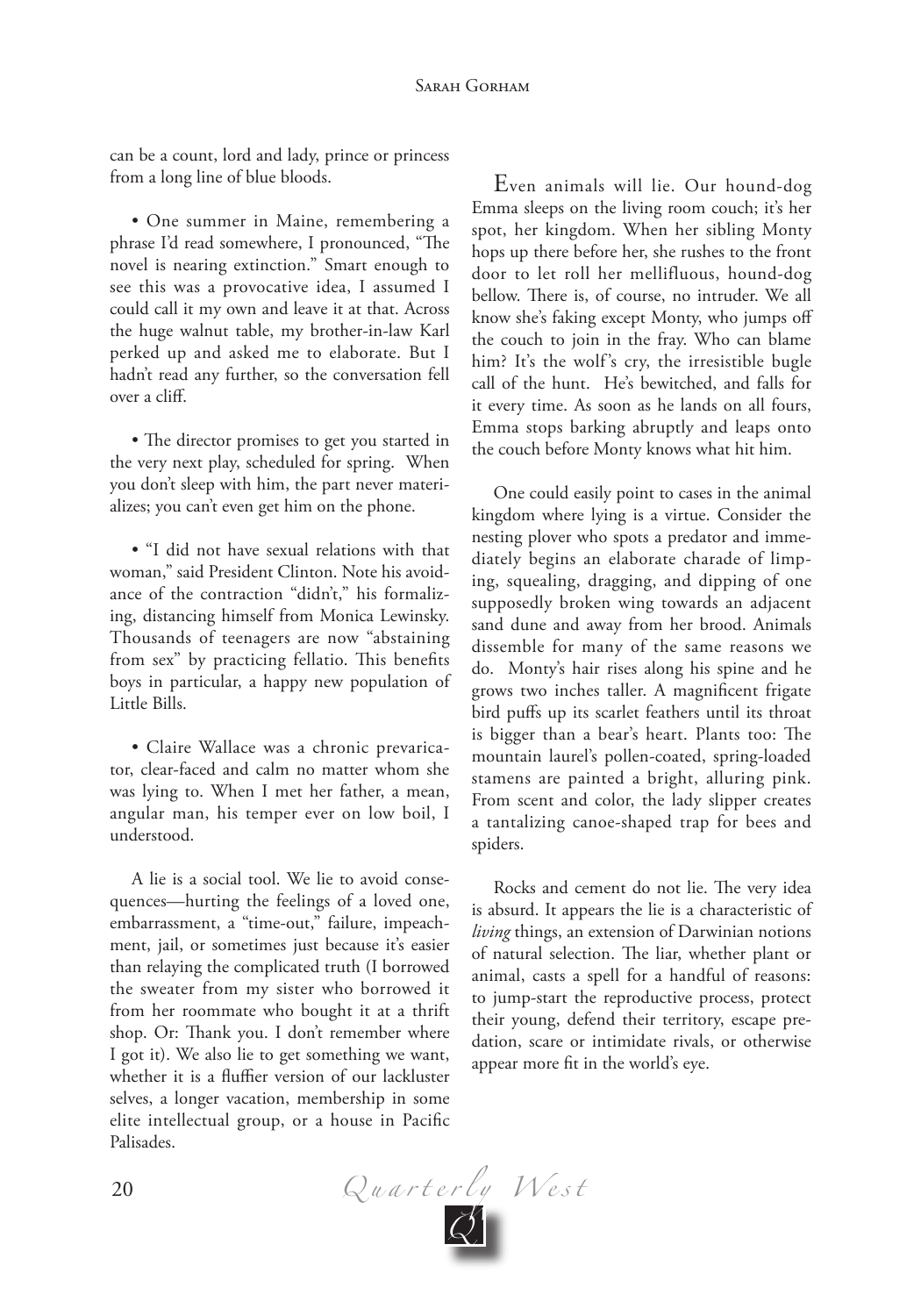"The most enchanting things in nature and art are based on deception." –Vladimir Nabokov.

Here is a poem that describes a deceptiongone-wild, from Jeffrey Harrison's collection, *Feeding the Fire*:

#### "Our Other Sister"

 *The cruelest thing I did to my younger sister wasn't shooting a homemade blowdart into her knee, where it dangled for a breathless second*

 *before dropping off, but telling her we had another, older sister who'd gone away. What my motives were I can't recall: a whim,*

 *or was it some need of mine to toy with loss, to probe the ache of imaginary wounds? But that first sentence was like a string of DNA*

 *that replicated itself in coiling lies when my sister began asking her desperate questions. I called our older sister Isabel*

 *and gave her hazel eyes and long blonde hair. I had her run away to California where she took drugs and made hippie jewelry.*

 *Before I knew it, she'd moved to Santa Fe and opened a shop. She sent a postcard every year or so, but she'd stopped calling.*

 *I can still see my younger sister staring at me, her eyes widening with desolation then filling with tears. I can still remember*

 *how thrilled and horrified I was that something I'd just made up had that kind of power, and I can just feel*

 *the blowdart of remorse stabbing me in the heart as I rushed to tell her none of it was true. But it was too late. Our other sister*

*Q u a r t e r l y W e s t* 21

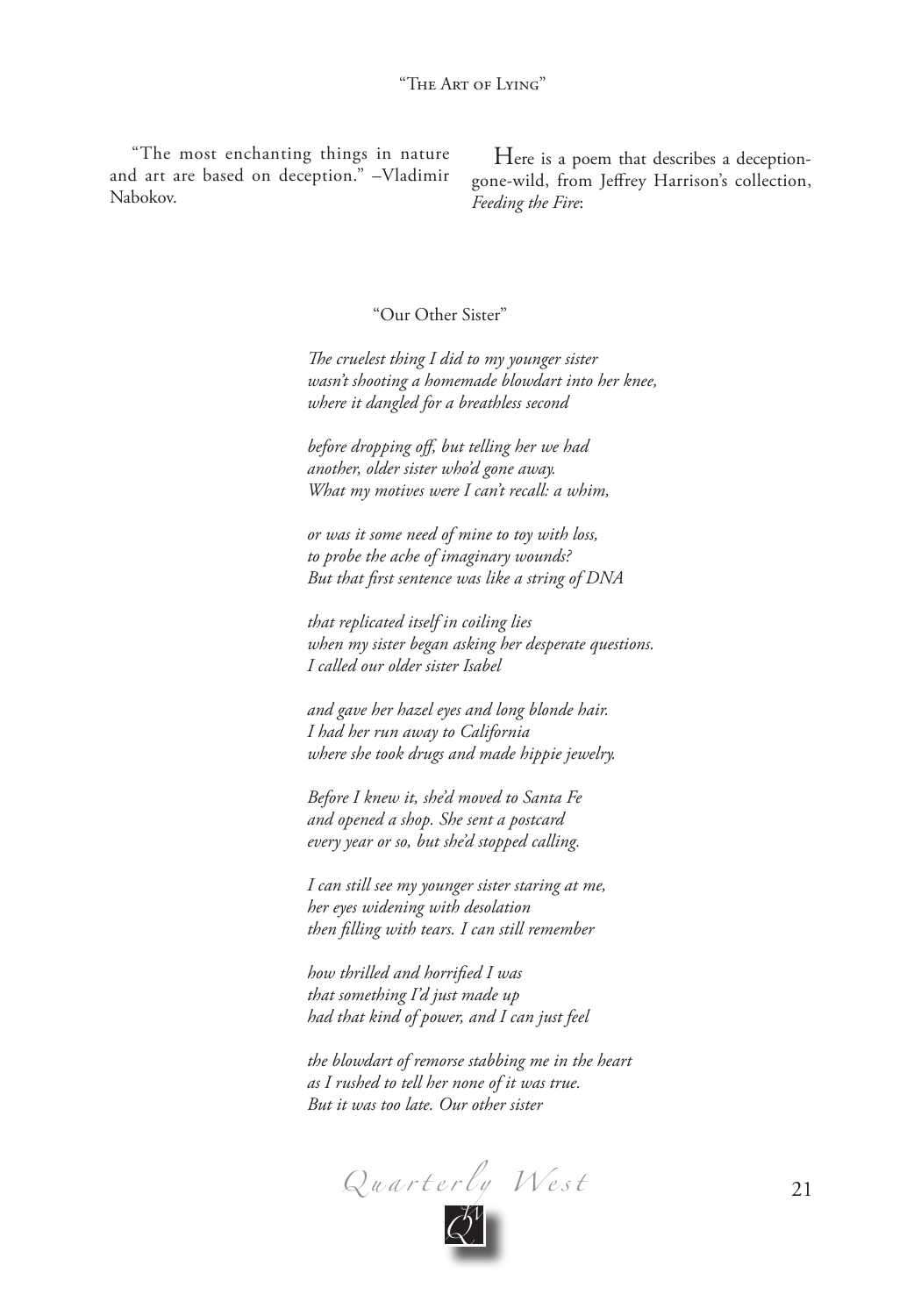## Sarah Gorham

 *had already taken shape, and we could not call her back from her life far away or tell her how badly we missed her.*

The first false sentence the speaker recalls in this poem—the pronouncement and vague shape of another sister—is the easiest. But a lie is seldom solitary; it begs another and another, until an imaginary skeleton is built, bone by bone, muscle and flesh, a sister-hologram with hobbies, home, hair. The greater the detail, the less likely she will crumble. The longer her history, the greater the strain upon the liar until he can't even make the truth believable, and must suffer "the blowdart of remorse."

Initially, the speaker lies to get what he wants. Perhaps it began with a whim. Or bigbrother meanness, like the homemade blowdart. Perhaps indeed the speaker was "toying with loss," or "prob[ing] the ache of imaginary wounds." Whatever the motivation, the lie flatters the liar. Like "the novel is extinct" or Joni Mitchell's "make-up denial," or the frigate bird's magnificent feathers, it allows him "that kind of power."

True consciousness, the recognition of self separated from world, occurs at around age seven, the age at which a child also begins to lie. Teenagers are notorious liars. They lie about their whereabouts, drugs and alcohol, school attendance, grades, boyfriends, sex, mostly to avoid punishment from various authority figures. But they lie to their friends as well, boosting their intelligence, sexual experience, *cool* quotient. The high social pressure of adolescence makes them desperate for any and every kind of "spell." It is often a way of *being*. Bonnie once told her teacher she had been abused and now

her parents were divorcing. She had noticed how victims were getting all the attention, their status clearly elevated to the point of celebrity. Again, we were pulled into the Sister's office as the first step in a kind of intervention. We could see the open training manual on her desk, as well as a Xeroxed list of professional counselors.

Perhaps lying follows the natural curve of a child's independence—my lie makes me NOT YOU. My lie makes me ME. Human beings are not ants who, lifelong, remain committed to their basic job description. We have the ability to depart from communal dependence. The lie, whether to avoid, or get something, is the primitive beginning of the effort to distinguish oneself.

Like most young people, I experimented with a variety of personas, from Amazonian firefighter to urban botanist to country school teacher. Only the poet stuck, but even then, in order to write poems, I faked masculinity. I dressed in jeans and flannel shirt, sat at a table swept clean of comforting objects. Then I imagined how a guy would see the mule grazing in my front yard, the piles of rotten osage oranges, dirt road winding out to our mailbox and grackles decimating the few tomatoes left in our garden. I feigned confidence. My voice deepened and I began to write, using description as a way in.

This maleness was where most of the published works came from back then, where the good ideas lived, or so it seemed. My poems

 $Q'$ 22 *Q u a r t e r l y W e s t*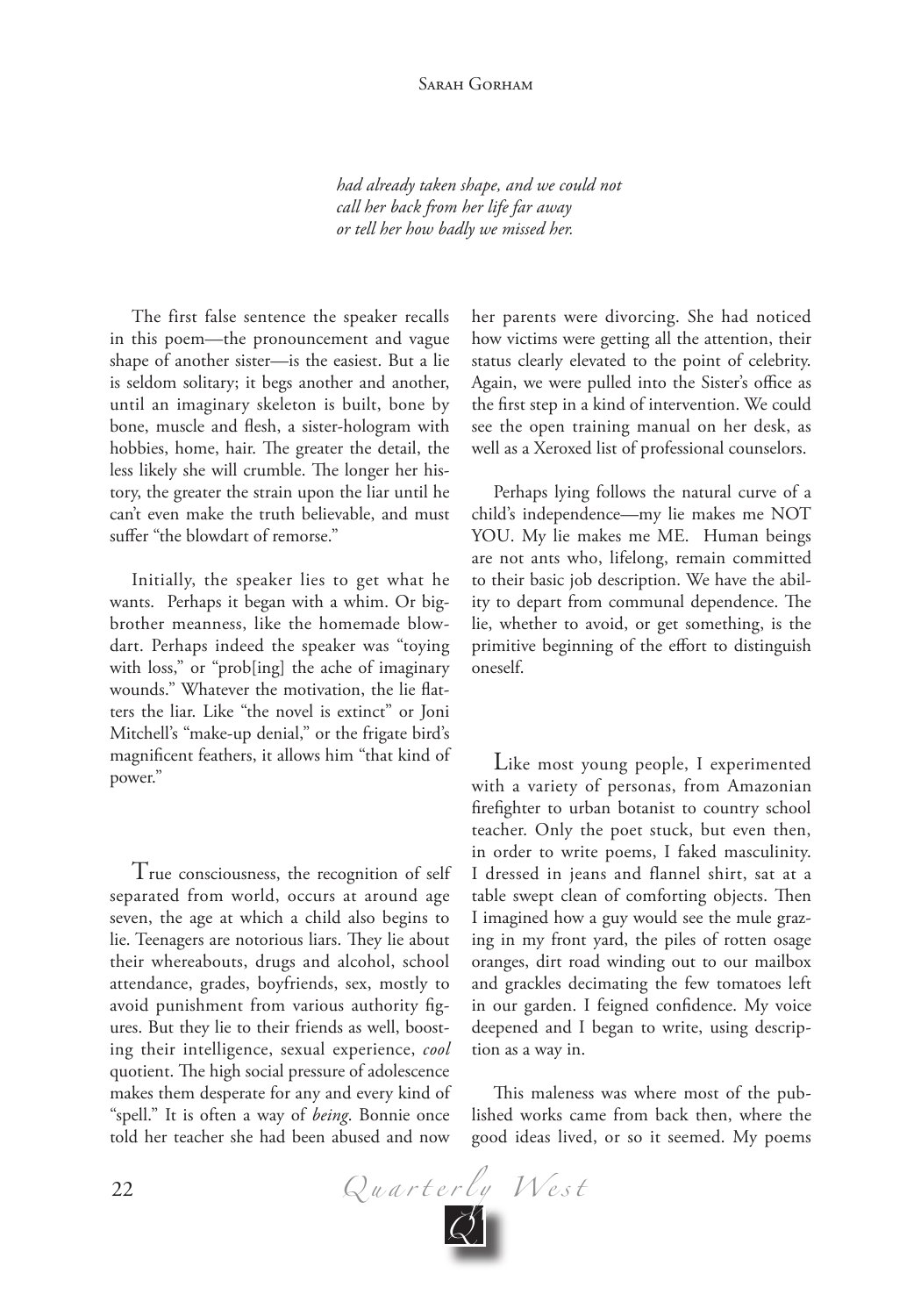had almost nothing to do with my true life; they were chill, disembodied fabrications. But I believed in them, and they were successful, published in prestigious literary magazines.

Not long after, I married and had a baby, a colicky no-sleeper whose very existence squashed my conceit like an egg carton. Pretend to be a man, when your entire body is in service to a famished child, a *female* at her functional peak? After three years of this, I hardly recognized the person who had written my poems. It was absurd, even impossible to lie, to play the cowboy again, and pick up where I left off. I began a slow crawl back to some semblance of honesty in my work, and then to publish these poems at the level I had before. Now I partition off my identity, using my maiden or "professional" name for poems and essays, my married name for church newsletters and legal documents, and a little bit of both for my work in publishing. This fits right in with shifting notions of the "self." We are made of *many* selves, not just one.

Over a lifetime, we float between honesty and fabrication, between conformity—our dependence on others—and the urge to be separate from them. Maybe the natural truth *is* dependence and the denial of it necessary for us to accomplish anything beyond basic survival.

In Harrison's poem the speaker lies to his sister, his incentive a whim or cruelty or the need to appear larger than life, like the magnificent frigate bird. But what of the poem itself? Is the writer telling the truth? Was there a sister at all, trusting and loyal? If not, what are the writer's motives in deceiving us? What can we make of this enchantment inside an enchantment, writing that casts a spell on the reader too?

The con man may employ wit and cleverness in his scam, but his lie remains a "poor man's lie," with close ties to evolutionary pressure. His enchantment is basic and blunt. Freud would place the artist only slightly above the criminal. In his assessment: "[The artist] desires to win honor, power, wealth, fame and the love of women."

But art is not solely a form of greed and self-aggrandizement. Harrison's poem, by the nature of its medium, will never bring him more than a few dollars. At best, a successful poem will garner a thousand extra readers, hardly the legions of adoring fans that flock to rock concerts. Doesn't the artist also: Compose a suite of songs to remember, or reactivate some past music in herself? Paint to safeguard the view from a farmhouse window, visualize a betrayal, pleasure, loss? Write to understand, clarify, generalize, move from the micro to the macro, the personal to the public, like a reverse set of Russian dolls?

Artists play with reality, whether they manipulate language, paint, or a digital camera. Call it poetic license, embellishment, or outright lying, they are loose in their allegiance to facts. How interesting that the word *fact* comes from the Latin *factum*, to do or make. It's the same root for artifice, counterfeit, facade, facsimile. Icarus's wings did not melt when he defied the warning and flew too close to the sun. A princess cannot *really* feel a pea under dozens of mattresses. Artists prevaricate in order to tell the truth.

Here's another poem—mine—rife with deception:

*Q u a r t e r l y W e s t* 23

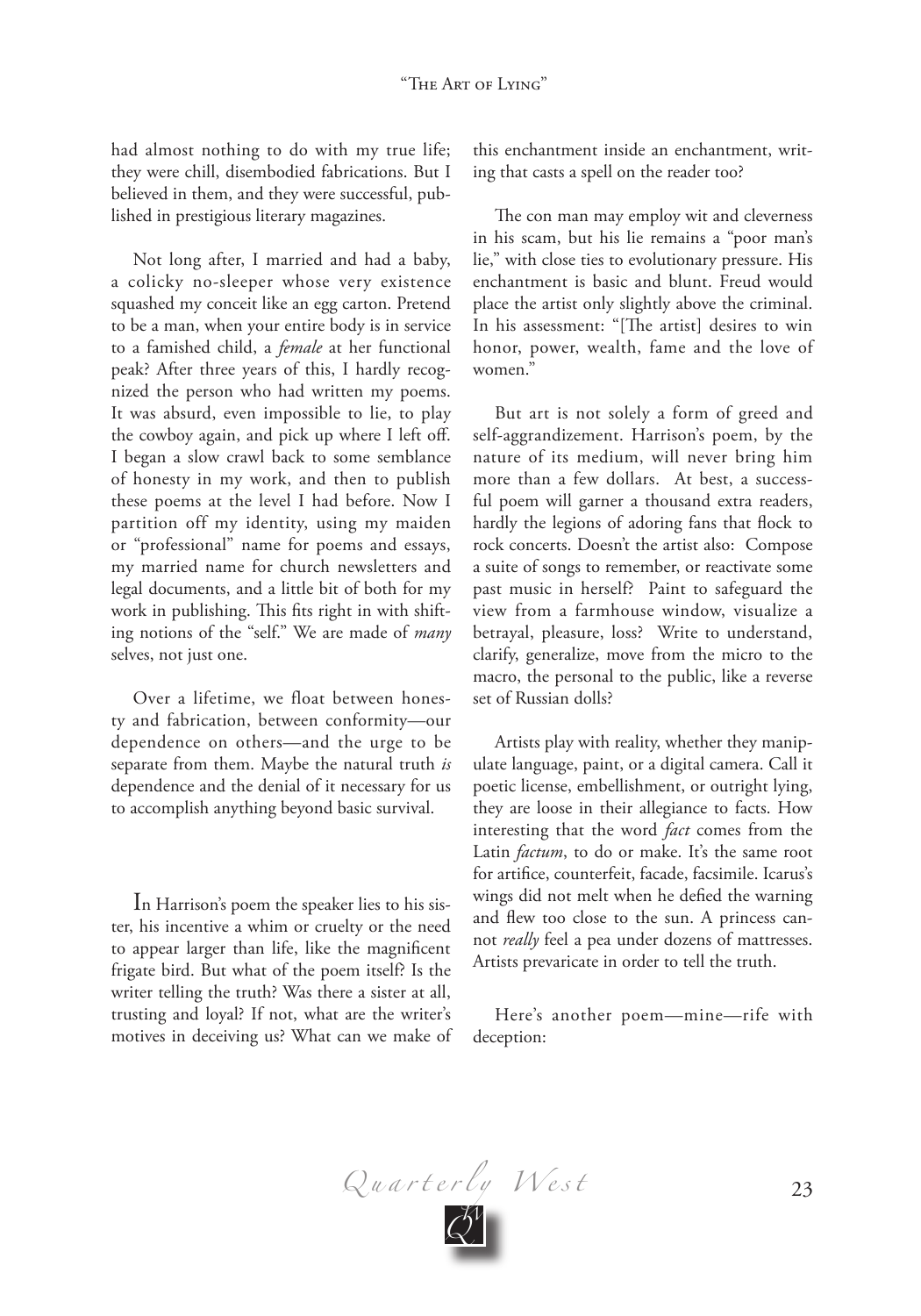### Sarah Gorham

#### "Homesickness"

*On another continent, my mother circles the farmhouse. She steams gnocci, tosses them in butter.*

*My mother and I have matching teeth, like a zipper.*

*If I fly home I'll lose eight hours. Were my car amphibious, the loss would be hardly perceptible.*

*There's always the mail. And the cell phone, like a human cowbell. Especially if you are loved.*

*She rings me from the bus stop, train station, grocery store. When it's time to pay, she says* hang on*. The bus pulls up,* gotta go, so long!

*Emotion: from the Latin* emovere*–to move away, "in transport."*

*How would they land a jet in the country, gravel roads and all those electric fences?*

*I open my mail, a blue mountain of* Mit Luftpost, Par Avion.

*Genes are a kind of blue letter from a mother to her daughter: Good news, bad news.*

*What is a mother but a tooth's way of producing another tooth?*

My mother never lived in a farmhouse; she was raised in suburban Milwaukee. My mother and I do not have matching teeth, like a zipper. The zipper came first as an image of connection/disconnection; our teeth match only in the sense that all teeth match. It is not true that my mother rings me on the fly; in fact, she passed away 27 years ago, long before cell phones became the norm. It is true I've imagined her living on another continent in some lovely rural setting, like Portugal. "What is a mother," I conclude, "but a tooth's way of producing another tooth?" This is a rather cold statement stumbled upon by fusing genetic "blue letters" and those

matching teeth—a drastic reduction of a mother's role, true to the poem, true perhaps of some mothers, but definitely not true of mine.

"Do you know how poetry started?" asked Nabokov in a *Playboy* interview. "I always think that it started when a cave boy came running back to the cave, through the tall grass, shouting as he ran, 'Wolf, wolf,' and there was no wolf. His baboon-like parents, great sticklers for the truth, gave him a hiding, no doubt, but poetry had been born—the tall story had been born in the tall grass." Tall tales, yarns, fish stories, there are many names for this sort of lie. But in most

 $Q'$ 24 *Q u a r t e r l y W e s t*